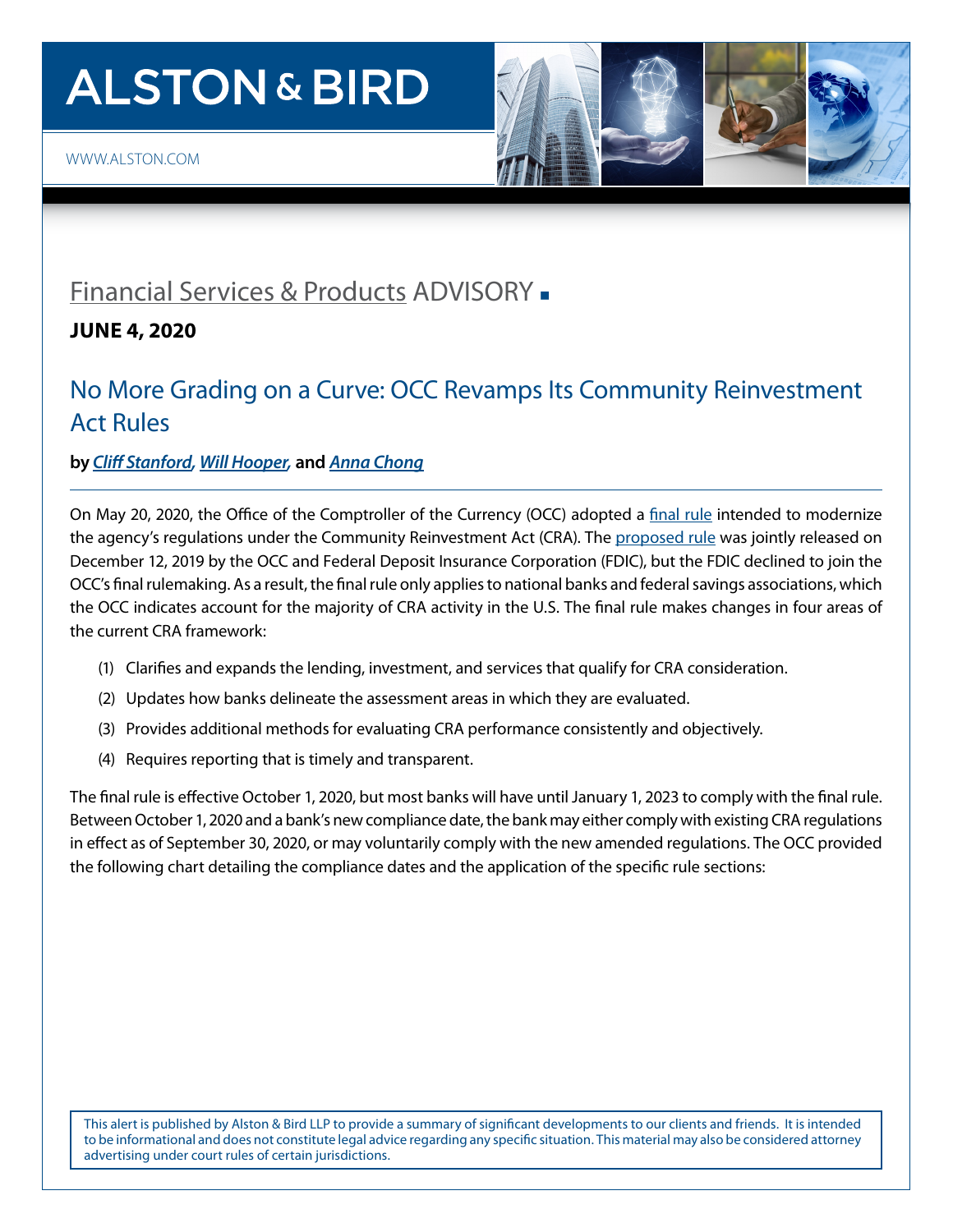| <b>Compliance Dates</b>                                                                 |                                                                                                                                                                   |                                                                                                           |                                  |                                         |  |  |
|-----------------------------------------------------------------------------------------|-------------------------------------------------------------------------------------------------------------------------------------------------------------------|-----------------------------------------------------------------------------------------------------------|----------------------------------|-----------------------------------------|--|--|
| <b>Bank Type</b>                                                                        | <b>Qualifying Activities</b><br><b>Quantification, Qualifying</b><br><b>Activities Value, General</b><br><b>Performance Standards,</b><br>and Presumptive Ratings | <b>Assessment Area.</b><br>Data Collection,<br>and Recordkeeping<br>Requirements, as<br><b>Applicable</b> | Reporting<br><b>Requirements</b> | <b>All Other</b><br><b>Requirements</b> |  |  |
| <b>Banks other than small,</b><br>intermediate, wholesale,<br>and limited purpose banks | January 1, 2023                                                                                                                                                   | January 1, 2023                                                                                           | January 1, 2023                  | October 1, 2020                         |  |  |
| Wholesale and limited<br>purpose banks                                                  | Not Applicable                                                                                                                                                    | January 1, 2023                                                                                           | January 1, 2023                  | October 1, 2020                         |  |  |
| <b>Small and intermediate</b><br><b>banks</b>                                           | Not Applicable                                                                                                                                                    | January 1, 2024                                                                                           | Not Applicable                   | October 1, 2020                         |  |  |

#### **Clarification and Expansion of Activities That Qualify for CRA Credit**

The final rule defines a "qualifying activity" as an activity that helps meet the credit needs of a bank's entire community, including low- and moderate-income (LMI) individuals and communities, economically disadvantaged individuals and entities, LMI census tracts, and other identified areas of need. Activities that are on a bank's balance sheet as of the final rule's effective date (other than home mortgage loans or consumer loans provided to middle- or upperincome individuals in LMI census tracts) will still qualify for CRA credit under the new framework. However, the final rule provides credit only for activities that a bank undertakes directly, and not by any affiliates.

Qualifying retail loans include loans provided to an LMI individual (regardless of residency), loans to a CRA-eligible business or farm, retail loans provided in Indian country or other tribal and native lands, and small loans (up to \$1.6 million) to any business or farm in an LMI census tract. The final rule includes consumer loans provided to LMI individuals and in Indian country or other tribal or native lands in the qualifying criteria but removes credit cards and overdraft products from the definition of a "consumer loan." Further, retail loans in LMI areas to non-LMI borrowers will no longer receive CRA credit.

Qualifying community development (CD) loans, CD investments, and CD services include financing or supporting: (1) rental housing likely to be inhabited by LMI individuals; (2) another bank's CD activities; (3) community support services such as childcare, education, or workforce development programs that partially or primarily serve LMI individuals or families; (4) economic development for small businesses, small farms, or other targeted areas of need; (5) essential community facilities or infrastructure that primarily benefit LMI individuals, LMI census tracts, or other targeted areas of need; (6) certain family farm transactions and support; (7) federal, state, local, or tribal government programs that serve LMI individuals, LMI census tracts, or other targeted areas of need; (8) financial literacy programs for individuals of all income levels; (9) housing development in Indian country or other tribal and native lands; (10) qualified opportunity funds that benefit LMI qualified opportunity zones; and (11) other activities, including capital investments and loan participations, by a bank in cooperation with a minority depository institution, women's depository institution, Community Development Financial Institution (CDFI), or low-income credit union.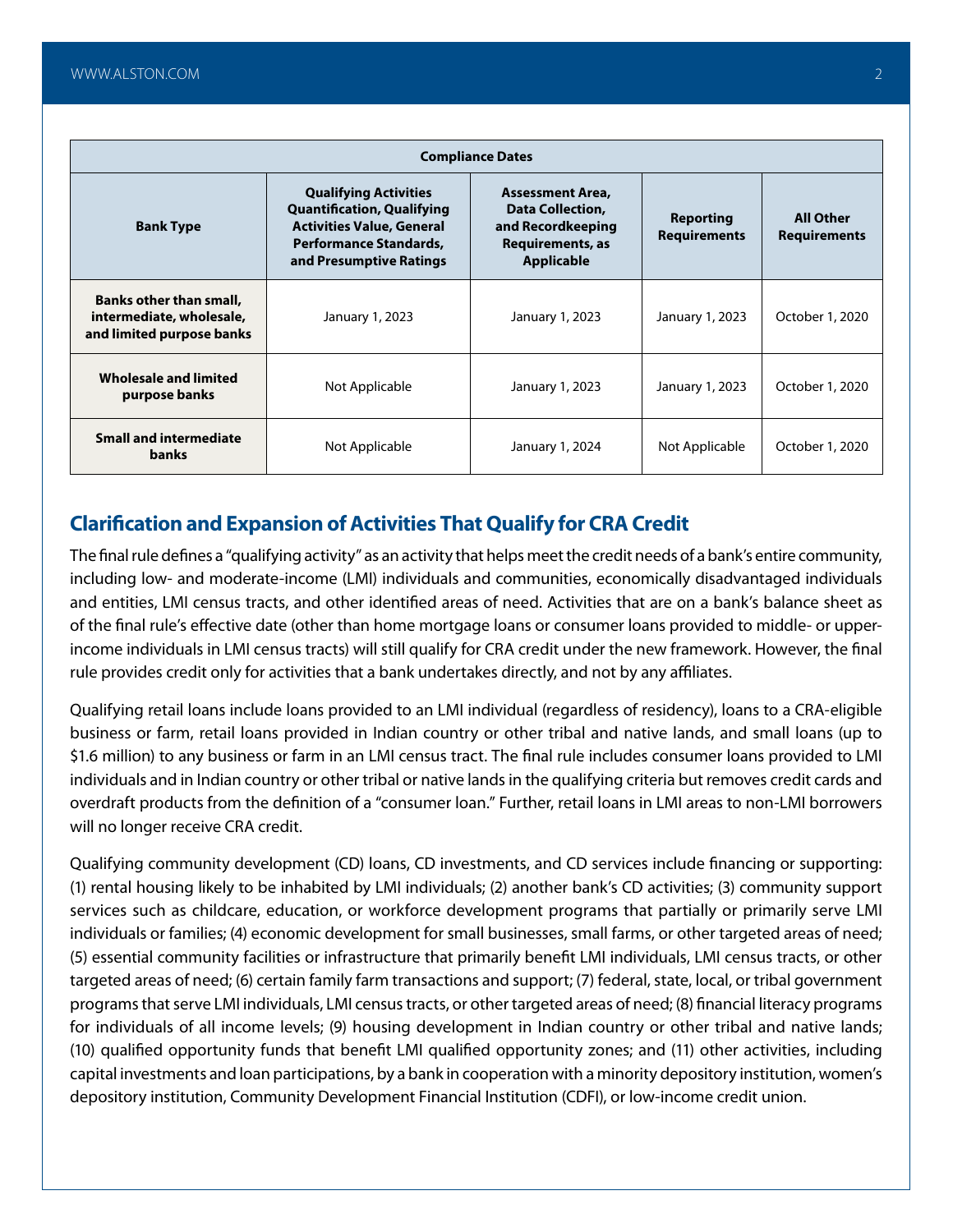The final rule increases the threshold for qualifying loans to a small business or small farm to \$1.6 million (from \$1 million for loans to small businesses and \$500,000 for loans to small farms). Further, CD services are no longer required to be related to the provision of financial services, but may include volunteer hours and manual labor provided to a CD project. Under the current regulation, banks receive credit for the pro rata share of a loan or investment in certain mixed-income housing. However, the final rule gives pro rata credit to all CD activities that provide some benefit to specified populations, entities, or areas. For example, a bank would receive credit for 40 percent of the dollar value of a grant that supports a nonprofit organization that provides aftercare and activities to a school where 40 percent of the students are eligible for free or reduced-price school lunches.

The OCC also published a [CRA Illustrative List](https://www.occ.treas.gov/topics/consumers-and-communities/cra/cra-qualifying-activities.pdf) of qualifying activities that will be updated annually in response to requests for confirmation that an activity qualifies. Individuals may request that the OCC confirm an activity is a qualifying activity by submitting a request form to be available on the OCC website.

#### **Delineation of Assessment Areas**

The current framework defines assessment areas solely on where a bank has branches and deposit-accepting ATMs. However, this does not account for Internet banking or other banking models that collect significant portions of their deposits outside these geographic areas, resulting in a misalignment problem. Under the final rule, the scope of a bank's assessment area is determined by two tests:

- **• Facility-Based Assessment Area**: Every bank must delineate an assessment area encompassing each location where it maintains its main office, a branch, or a non-branch deposit-taking facility that is not an ATM, as well as the surrounding locations where the bank has originated or purchased a substantial portion of its qualifying retail loans. Notably, a bank may include deposit-accepting ATMs when delineating its assessment areas.
- **• Deposit-Based Assessment Area**: A bank that receives 50 percent or more of its retail domestic deposits from outside its facility-based assessment area must delineate separate, non-overlapping assessment areas in the smallest geographic area where it receives 5 percent or more of its retail domestic deposits, based on the physical address of the depositor.

The OCC defines "retail domestic deposits" as the deposits of individuals, partnerships, and corporations reported in the Call Report as RCE, item 1. In addition, the final rule clarifies that retail domestic deposits also include (1) nonbrokered reciprocal deposits that are sent to, but not received by, other institutions; (2) listed deposits; and (3) municipal deposits. Banks may exclude prepaid card funding, HSA deposits, sweep deposits, and brokered deposits from their retail domestic deposits. The final rule also permits a bank to change its assessment area delineations once a year.

#### **Methods for Evaluating CRA Performance**

*+*

#### *Valuation of qualifying activities*

Under the final rule, the next step in measuring a bank's CRA performance after determining the appropriate assessment areas is calculating the value of its qualifying activities, both in the aggregate and on an assessment area basis. In each case, the qualifying activity value is calculated as:

*Quantified value of CD loans and retail loans on balance sheet for at least 365 days, and CD investments on balance sheet*

*One hundred percent of the origination value of retail loans sold within 365 days of origination*

*CD services, monetary donations, and in-kind donations*

*+*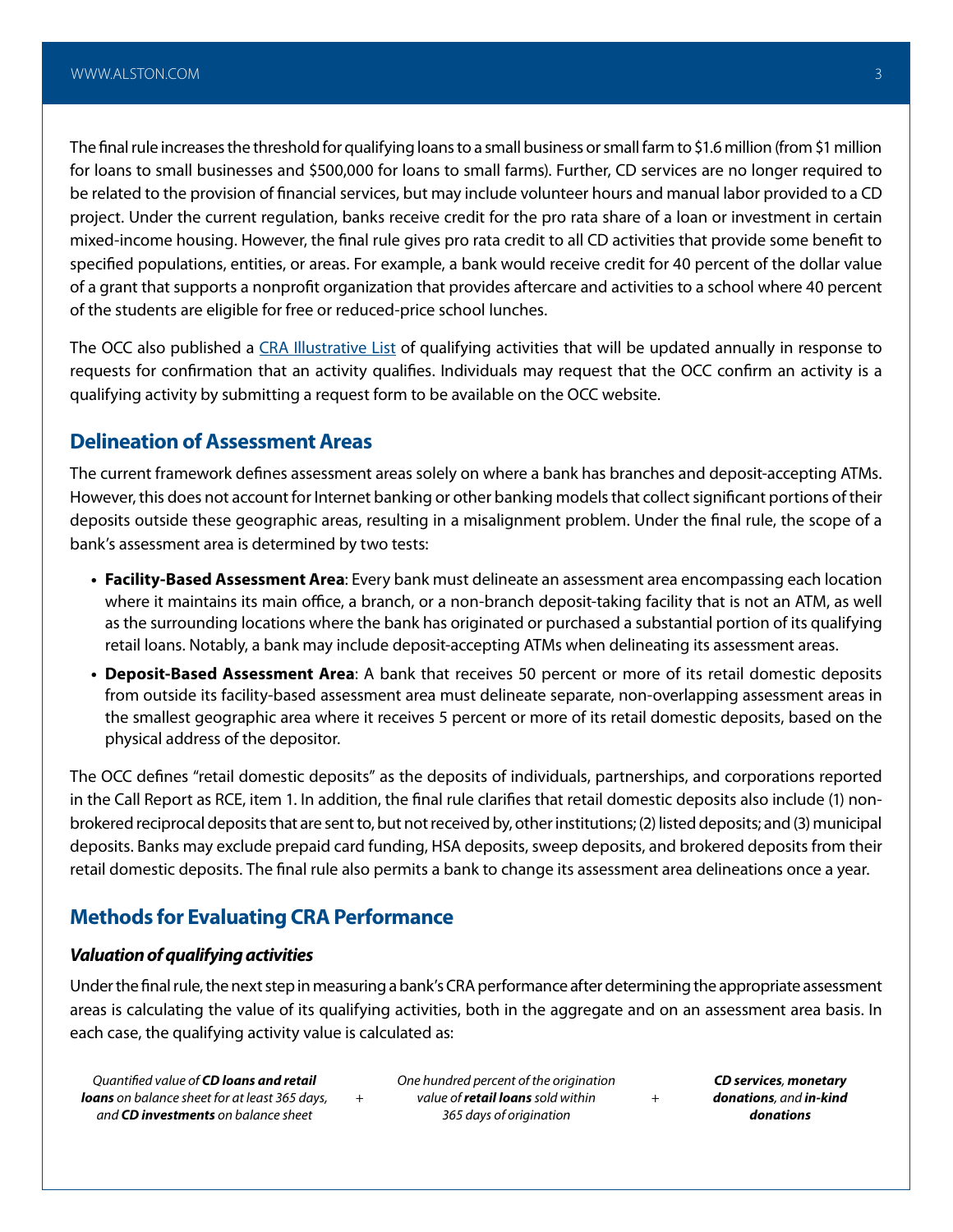Additionally, to incentivize certain activities or address situations where an activity may be undervalued using the balance sheet method, the final rule applies the following two times multipliers to the quantified value of certain activities:

- Activities provided to or that support minority depository institutions, women's depository institutions, CDFIs, and low-income credit unions, except activities related to mortgage-backed securities.
- CD investments, except CD investments in mortgage-backed securities and municipal bonds.
- CD services.
- Affordable-housing-related CD loans.
- Retail loans generated by branches in LMI census tracts.
- Qualifying activities in "CRA deserts" (as defined by the OCC).

These qualifying activities may also receive a four times multiplier depending on the OCC's determination of the activity's responsiveness, innovativeness, or complexity.

#### *General performance standards and presumptive rating*

The current framework includes a qualitative and quantitative assessment of the dollar value and number of CRA activities, but it does not set a threshold for the total dollar volume of a bank's CRA activities in evaluating CRA performance, nor does it provide a uniform method for assessing a bank's capacity and opportunity to meet CRA performance standards. The final rule, however, establishes new presumptive ratings applicable to the bank and assessment area performance standards. These ratings are "presumptive" because the OCC may adjust the ratings upward or downward based on various performance context factors such as: (1) the bank's product offerings and business strategy; (2) the assessment area needs and opportunities; (3) financial condition or safety and soundness considerations; (4) innovativeness, complexity, and flexibility of the bank's qualifying activities; (5) the bank's competitive environment, as demonstrated by peer performance; and (6) any other information deemed relevant by the OCC. Any discriminatory or other illegal credit practices will also negatively affect a bank's rating. The OCC intends to issue additional guidance to promote consistent application of the performance context factors.

In the final rule, banks with greater than \$2.5 billion in assets are subject to the general performance standards. Small banks (those with \$600 million or less in assets), intermediate small banks (those with more than \$600 million, but not more than \$2.5 billion in assets), and wholesale and limited purpose banks can opt into the general performance standards.

Importantly, the final rule does not set the numerical thresholds used in its new general performance standards required to obtain an "Outstanding" or "Satisfactory" rating under the CRA evaluation measure, the CD minimum, or the percentages needed to pass the retail lending distribution test. Such threshold amounts will be determined by the OCC's subsequent rulemaking. Below is the framework of the presumptive ratings under the general performance standard: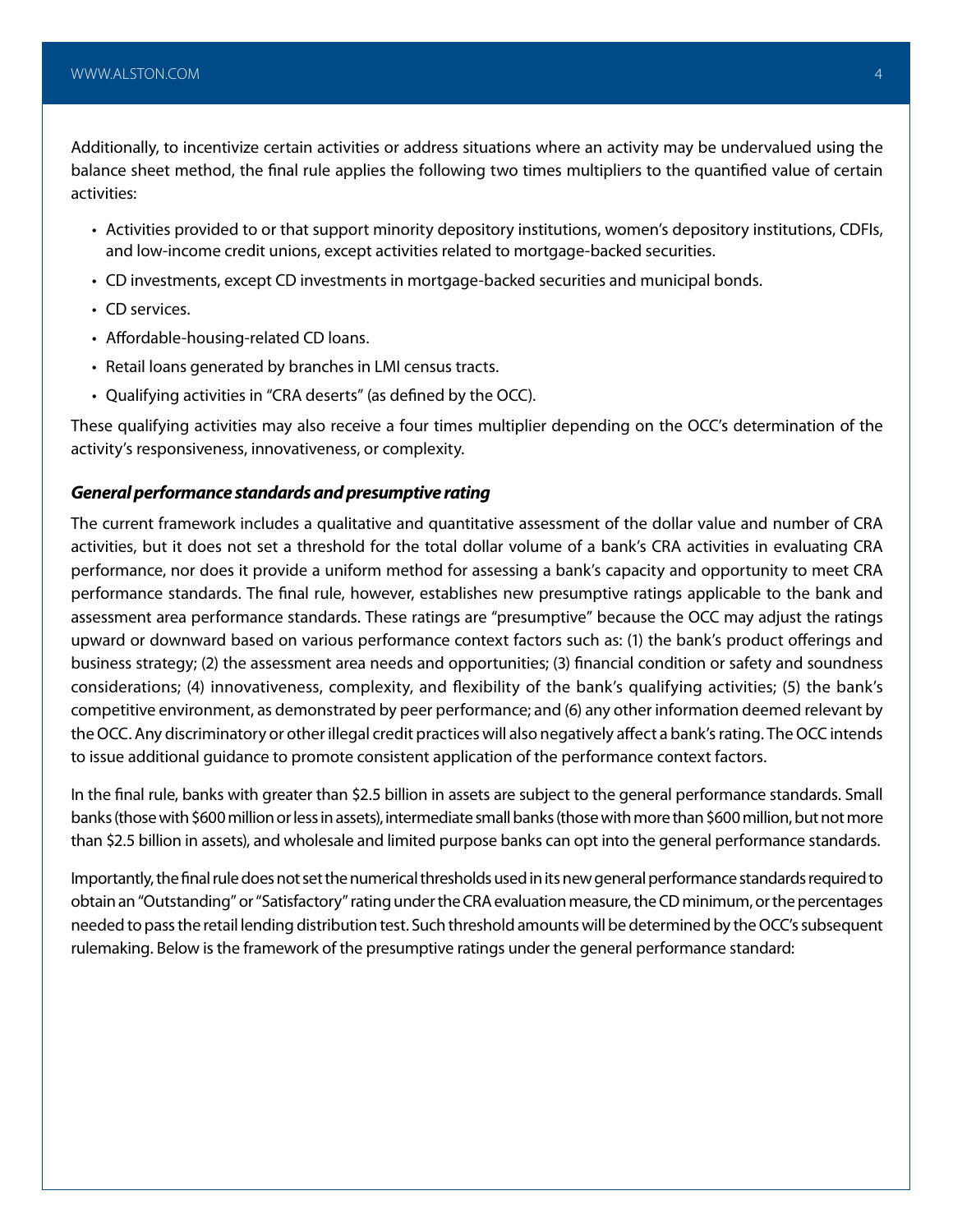|                                                   | <b>Bank Assessment Performance Standard</b>                                                                                                                                                                                                                                                                                                                                                                                                                                                   | <b>Assessment Area Performance Standard</b>                                                                                                                                                                                                                                                                                                                                                                                                                                                                                                                                                                                                                                   |
|---------------------------------------------------|-----------------------------------------------------------------------------------------------------------------------------------------------------------------------------------------------------------------------------------------------------------------------------------------------------------------------------------------------------------------------------------------------------------------------------------------------------------------------------------------------|-------------------------------------------------------------------------------------------------------------------------------------------------------------------------------------------------------------------------------------------------------------------------------------------------------------------------------------------------------------------------------------------------------------------------------------------------------------------------------------------------------------------------------------------------------------------------------------------------------------------------------------------------------------------------------|
| <b>CRA Evaluation</b><br><b>Measure</b>           | (1) The dollar value of qualifying activities, divided<br>by the average quarterly value of the bank's total<br>retail domestic deposits; plus (2) the percentage of<br>branches that are in or serve LMI census tracts and<br>other underserved areas, multiplied by 0.02.                                                                                                                                                                                                                   | (1) The dollar value of qualifying activities, divided<br>by the average quarterly value of the bank's total<br>retail domestic deposits; <i>plus</i> (2) the percentage of<br>branches that are in or serve LMI census tracts and<br>other underserved areas, multiplied by 0.02.                                                                                                                                                                                                                                                                                                                                                                                            |
| <b>CD Minimum</b>                                 | To obtain at least a Satisfactory rating, the bank<br>must satisfy a CD minimum (to be set via subsequent<br>rulemaking), which requires: (1) the value of the<br>bank's CD loans and investments within and outside<br>the assessment area (including any applicable<br>multipliers); <i>divided by</i> (2) the average quarterly<br>value of the bank's retail domestic deposits.                                                                                                           | To obtain at least a Satisfactory rating, the bank must<br>satisfy a CD minimum (to be set via subsequent<br>rulemaking), which requires: (1) the value of the<br>bank's CD loans and investments in the assessment<br>area (including any applicable multipliers); divided<br>by (2) the average quarterly value of the bank's<br>assessment area retail domestic deposits.                                                                                                                                                                                                                                                                                                  |
| <b>Assessment</b><br><b>Area Rating</b>           | To receive a given rating (e.g., Outstanding,<br>Satisfactory) at the bank level, a bank must receive:<br>(1) the same rating in those assessment areas from<br>which it receives 80 percent of the retail domestic<br>deposits that it receives from all its assessment<br>areas; and (2) the same rating in 80 percent of its<br>assessment areas if the bank has more than five<br>assessment areas, or in 50 percent of its assessment<br>areas if it has five or fewer assessment areas. | Not applicable.                                                                                                                                                                                                                                                                                                                                                                                                                                                                                                                                                                                                                                                               |
| <b>Retail Lending</b><br><b>Distribution Test</b> | Not applicable.                                                                                                                                                                                                                                                                                                                                                                                                                                                                               | To obtain at least a Satisfactory rating, the bank must<br>pass the retail lending distribution test, including:<br>(1) Borrower distribution test for each "major retail<br>lending product line" (as defined) for which a<br>bank has originated 20 or more loans per year<br>in the assessment area during the evaluation<br>period.<br>(2) Geographic distribution test for any major retail<br>lending product line that is a home mortgage<br>lending, small loans to businesses, or small<br>loans to farms product line for which the bank<br>has originated 20 or more loans in the product<br>line per year in the assessment area during the<br>evaluation period. |

Under the borrower distribution test, the percentage of the bank's loans in a given category in the assessment area that the bank has made to LMI individuals, small businesses, or small farms (as applicable) must meet or exceed a demographic or "peer comparator," which is based on a percentage of either: (1) families or households in the assessment area that are LMI, or businesses or farms in the assessment area that are small businesses or small farms (as applicable); or (2) peer banks' loans within the category in the assessment area that the peer banks have made to LMI families, households, small businesses, or small farms (as applicable).

Under the geographic distribution test, the percentage of the bank's home mortgage loans or small loans to businesses or farms in the assessment area that the bank has made in LMI census tracts must meet or exceed a demographic or "peer comparator," which is based on the percentage of: (1) owner-occupied housing units, businesses, or farms in the assessment area that are in LMI census tracts; or (2) peer banks' home mortgage loans, loans to businesses, or loans to farms in the assessment area that peer banks have made in LMI census tracts.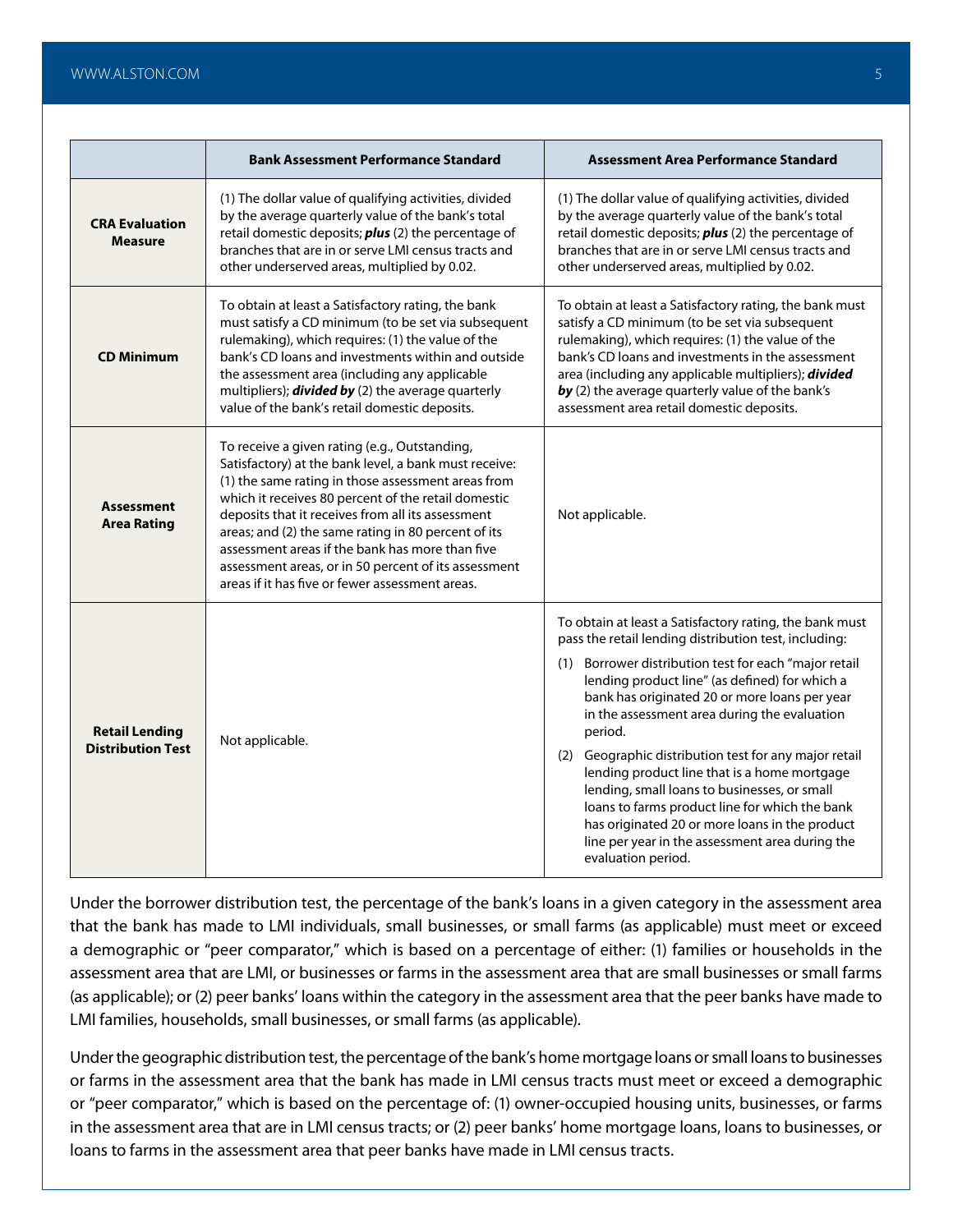The final rule does not specify the length of an evaluation period, and the OCC will continue its current practice of publishing evaluation schedules to provide sufficient clarity and flexibility. However, the OCC expects that evaluation periods will be between three to five years in length.

#### **Data Collection, Recordkeeping, and Reporting Requirements**

The recordkeeping and reporting requirements in the final rule are intended to produce more standardized CRA performance evaluations in less time than the current framework. The final rule imposes additional data collection and reporting requirements on banks that the OCC acknowledges will be costly to implement. The OCC, however, expects that the long-term benefits will outweigh the costs. An overview of the data collection and reporting requirements applicable to banks under the final rule is provided below:

| <b>Bank Type</b>                                                                                   | <b>Data Collection</b>                                                                                                                                                                                                                                                                                                                                                                                                                                                                                                                                                                                                                   | <b>Reporting Requirements</b>                                                                                                                                                                                                                                                                                                                                                                                                                                                                                                                                                                                                                                                                                                                                                                                                                                |
|----------------------------------------------------------------------------------------------------|------------------------------------------------------------------------------------------------------------------------------------------------------------------------------------------------------------------------------------------------------------------------------------------------------------------------------------------------------------------------------------------------------------------------------------------------------------------------------------------------------------------------------------------------------------------------------------------------------------------------------------------|--------------------------------------------------------------------------------------------------------------------------------------------------------------------------------------------------------------------------------------------------------------------------------------------------------------------------------------------------------------------------------------------------------------------------------------------------------------------------------------------------------------------------------------------------------------------------------------------------------------------------------------------------------------------------------------------------------------------------------------------------------------------------------------------------------------------------------------------------------------|
| <b>Banks evaluated</b><br>under the<br>general<br>performance<br>standards                         | Until the completion of the CRA evaluation, the<br>bank must collect and maintain information on the<br>following: (1) retail lending distribution test ratios;<br>(2) CRA evaluation measures; (3) CD minimums;<br>(4) presumptive ratings under the bank and<br>assessment area performance standards;<br>(5) qualifying and non-qualifying loans;<br>(6) number of home mortgage loans, small loans to<br>businesses and farms, and consumer loans;<br>(7) CD investments and CD services;<br>(8) grandfathered qualifying activities; (9) retail<br>domestic deposits; (10) assessment areas; and<br>(11) deposit-taking facilities. | The bank must annually report to the OCC:<br>(1) the CRA evaluation measure; (2) the quantified<br>dollar value of qualifying retail loans, CD loans, CD<br>investments, and CD services; (3) the number of<br>home mortgage loans, small loans to businesses<br>and farms, and consumer loans that were originated<br>during the annual period; and (4) its average<br>quarterly retail domestic deposits as of the close of<br>business on the last day of each quarter.<br>At the end of the evaluation period, the bank must<br>report to the OCC: (1) the retail lending distribution<br>test ratios for the borrower distribution and<br>geographic distribution tests for each major retail<br>lending product line evaluated in the assessment<br>area; and (2) the presumptive ratings under the bank<br>and assessment area performance standards. |
| <b>Banks evaluated</b><br>under the<br>wholesale and<br>limited purpose<br>performance<br>standard | Until the completion of the CRA evaluation, the<br>bank must collect and maintain information on the<br>following: (1) qualifying CD loans; (2) CD investments<br>and CD services; (3) grandfathered qualifying<br>activities; (4) retail domestic deposits; (5) assessment<br>areas; and (6) deposit-taking facilities.                                                                                                                                                                                                                                                                                                                 | The bank must annually report the value of CD loans<br>and CD investments made during the annual period.                                                                                                                                                                                                                                                                                                                                                                                                                                                                                                                                                                                                                                                                                                                                                     |
| <b>Banks evaluated</b><br>under the small<br>and intermediate<br>performance<br>standard           | Until the completion of the CRA evaluation, the<br>bank must collect and maintain data on the value<br>of each retail domestic deposit account and the<br>physical address of each depositor as of the close of<br>business on the last day of each quarter during the<br>examination period.                                                                                                                                                                                                                                                                                                                                            | Not applicable.                                                                                                                                                                                                                                                                                                                                                                                                                                                                                                                                                                                                                                                                                                                                                                                                                                              |

#### **Final Thoughts**

The OCC's analysis of the current framework found a weak positive relationship between ratings and actual CRA lending. The OCC's new rule is a significant step forward in modernizing and clarifying CRA assessments for many banks, replacing the three tests of the existing CRA regime—the lending test, investment test, and deposit test—with a new system that seeks to couple objective, quantifiable, and transparent measures with the flexibility to adjust performance targets based on "performance context." The rule is designed to provide incentives to achieve performance goals,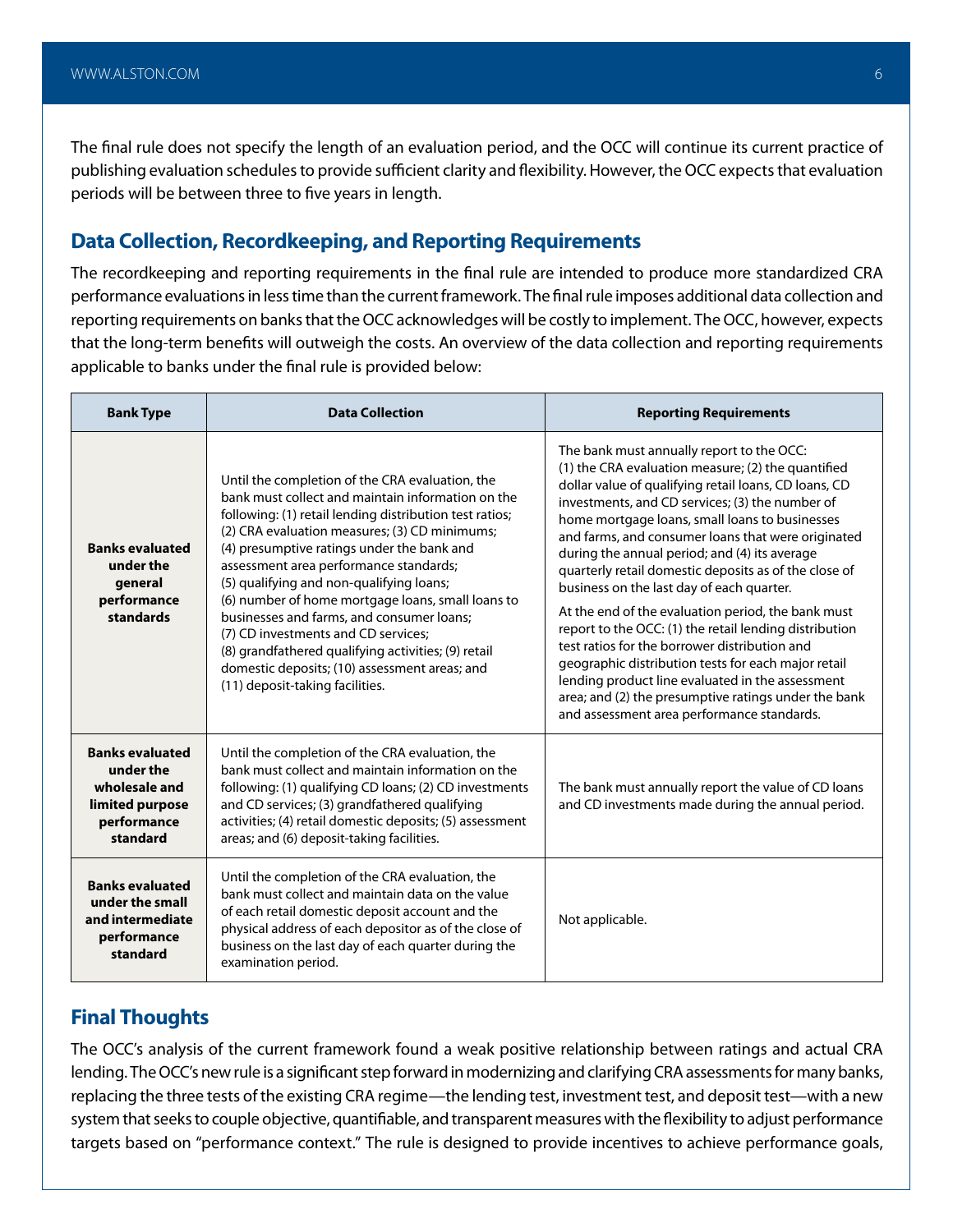as opposed to the current practice of "grading on a curve" relative to peers. However, the result is complicated and will require banks regulated by the OCC to completely reevaluate their CRA compliance and reporting programs in the coming years.

Additionally, there is still significant uncertainty about the implementation of the new rule. The OCC omitted several key numeric thresholds in the general performance standards, which will necessitate further rulemaking. The OCC also faces political headwinds, with members of Congress and community groups openly objecting to the rule, and Joseph Otting, the Comptroller of the Currency who championed the initiative to revamp the CRA framework, has resigned. As a result, the rule could still change significantly over the course of the phase-in period.

If the FDIC and Federal Reserve do not adopt the OCC's final rule, then different CRA regimes will apply to banks that are not regulated by the OCC, which could potentially disrupt some CRA-driven initiatives that rely on collective participation by multiple banks. Further, OCC ratings under the new rules can impact other applications and authority not administered by the OCC, such as bank holding company acquisition proposals and other applications.